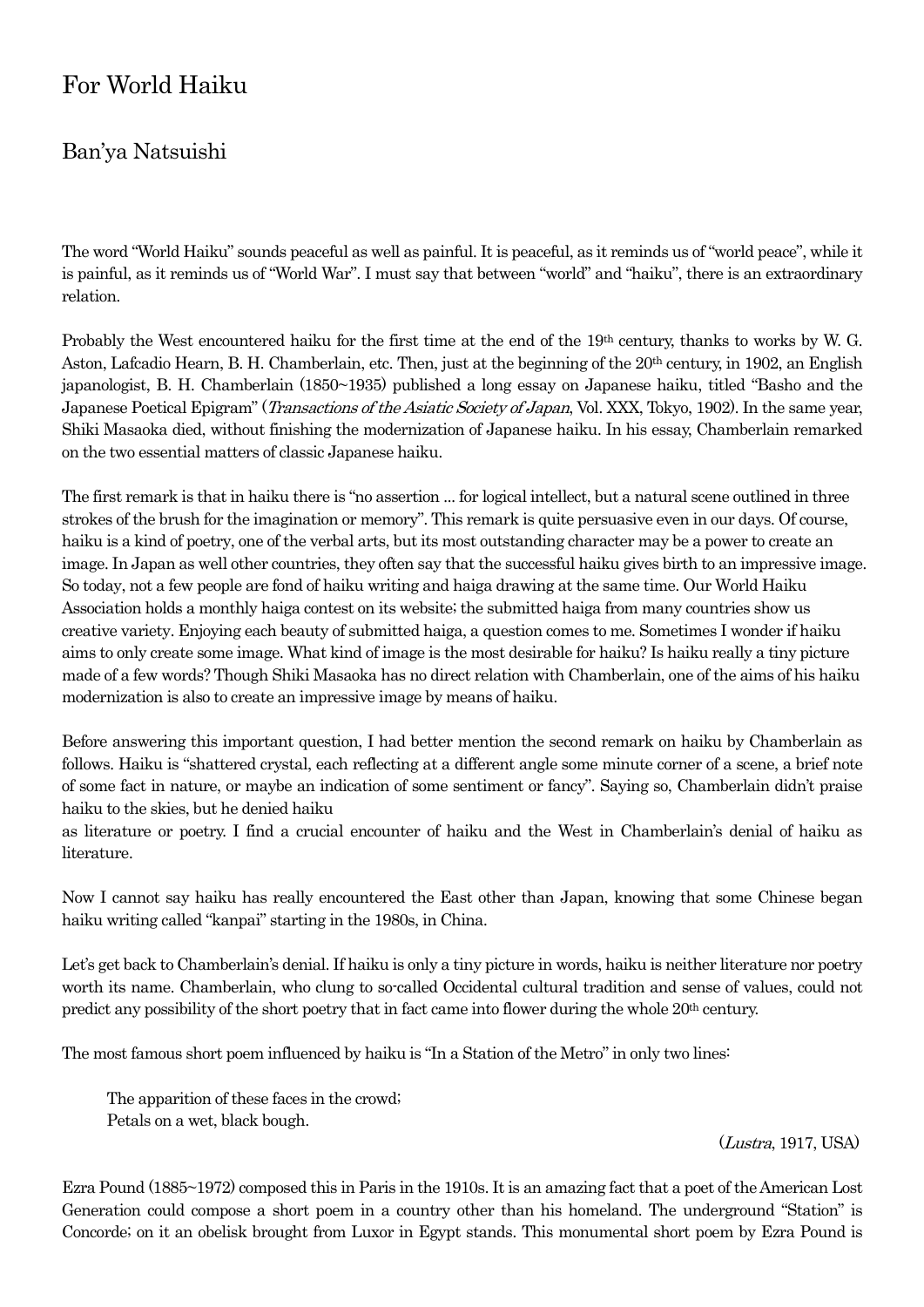extremely international. Contrary to Chamberlain's keen denial, since the beginning of the 20<sup>th</sup> century, short poems like haiku have been successful. From this poem, what kind of image can we receive? It is not an ordinary realistic scene, but an impressive, suggestive and unexpected image that reminds us of something ontologic and mythologic.

In 1920s and 30s, French poets were absorbed in haiku writing. For example, a dadaist and surrealist poet, Paul Eluard (1895~1952) wrote many haiku (under the name "haïkaï") as well as short poems. His most beautiful haiku appeared in 1920.

Le cœur à ce qu'elle chante Elle fait fondre la neige La nourrice des oiseaux.

 Heart to her song She makes snow melt Wet-nurse of birds

## (Pour vivre ici, 1920, France)

Mobilized during World War I, Eluard encountered haiku. Short poems like haiku became his ideal poetry, that is a poetic image without any other element. This haiku itself is a pure image beyond our common sense. The image enclosed in the whole short poem is a warm crystallization of Eluard's deep ontology. Again and again, Chamberlain's denial of haiku was betrayed by short poems charged with poetic energy.

In Japan, in the 1930s, New Style Haiku poets tried to create surrealistic haiku based on their experience and imagination during World War Ⅱ. Hakusen Watanabe (1913~1969) wrote the following haiku in 1939.

Sensô ga rôka no okuni tatte ita

 War stood at the end of the corridor

(Hakusen Kushû, 1975, Japan)

Just like the case of Pound and Eluard, the haiku by Watanabe itself is a pure image. This pure image is realistic because it reflects well the war time; this image is surrealistic because it surpasses our ordinary life.

Now we can say that during the first half of the 20th century, haiku in different countries was finding a new way of creating a pure image. From this way springs out an image that is fragmentary but fully charged with poetic energy. I would like to consider this way as the basis of World Haiku. This basis was born secretly after two world-wide wars in the 20<sup>th</sup> century. We needed the whole second half of the 20<sup>th</sup> century to recognize this basis.

Then, what are the possibilities of World Haiku in the  $21<sup>st</sup>$  century? This is our question. First of all, I would like to say that World Haiku conceives still unlimited possibilities in itself.

Let's cite a few significant examples.

In Brittany of France, Alain Kervern (1945~) wrote some spiritual haiku.

 Brise d'aurore un enfant-lavoir frissonne

 A dawn breeze a girl washer